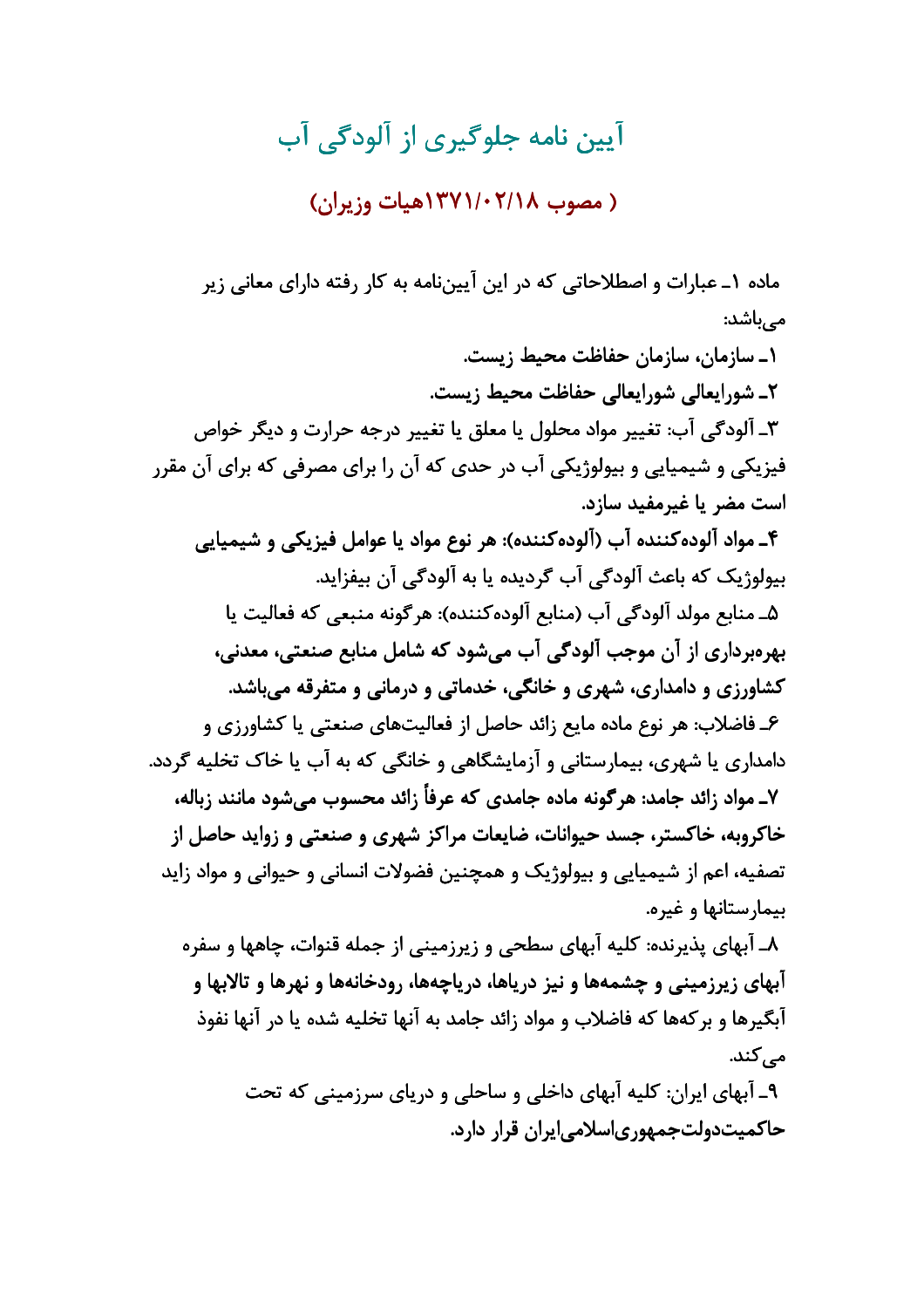١٠\_ رقيق كردن: كاهش غلظت مواد آلودهكننده در فاضلاب از طريق اختلاط با آب يا آب پذيرنده.

۱۱ـ وسایل و روشهای مناسب: مناسبترین وسایل یا روشهایی که استفاده آن با توجه به شرايط محلي، درجه پيشرفت و امكانات علمي و فني و هزينههاي مربوط، رفع يا کاهش مؤثر آلودهکنندهها را امکانپذیر میسازد.

١٢ـ ميزان و معيار (استاندارد): حدود مجاز و مشخصات ويژهاي كه با توجه به اصول حفاظت و بهسازی محیط زیست برای آلودهکنندهها و جلوگیری از آلودگی آب تعیین مے شود.

۱۳ـ مسئول: شخص حقیقی که اداره یا تصدی منابع مواد آلودگی از قبیل کارخانجات، کار گاهها و سایر تأسیسات صنعتی را خواه برای خود، خواه به نمایندگی از طرف شخص يا اشخاص حقيقي و حقوقي ديگر به عهده داشته يا شخصاً به طرق مختلف عامل ایجاد آلودگی است.

۱۴ـ مواد زائد سمي و خطرناک: هر نوع ماده زائد آلوده کننده یا تر کیبی از مواد و ضایعاتی که دارای قدرت صدمه و آسیب زیاد به سلامت انسان یا سایر موجودات زنده یا گیاهان بوده یا بر اثر تماس و تکرار دارای عوارض سوء در آنها باشد و قابلیت آلوده ساختن آب ,ا دارد.

ماده ٢ـ اقدام به هر عملي كه موجبات آلودگي آب را فراهم نمايد ممنوع است. ماده ۳ـ سازمان با همکاری وزارتخانههای نیرو، کشاورزی، جهادسازندگی، بهداشت، درمان و آموزش پزشکی و سایر وزارتخانهها و سازمانهای ذیربط حسب مورد نسبت به بررسی و شناسایی کیفیت آبهای ایران از لحاظ آلودگی اقدام خواهد نمود. تبصره ۱ـ وزارت بهداشت، درمان و آموزش پزشکی در مورد آبهای مشروب از مرحله آبگير طبق قوانين و مقررات خود عمل مي نمايد. تبصره ٢ـ در مورد آلودگی آبهای دریاها و دریاچهها همچنین رودخانههای مرزی با

مواد نفتی به موجب قانون حفاظت دریا و رودخانههای مرزی از آلودگی با مواد نفتی عمل خواهد شد.

ماده ۴ـ سازمان موظف است نسبت به شناسايي منابع مختلف مولد آلودگي آب به طریق مقتضی اقدام نماید. مسئولین موظفند اطلاعات و مدارک مورد نیاز را در صورت درخواست در اختیار سازمان قرار دهند.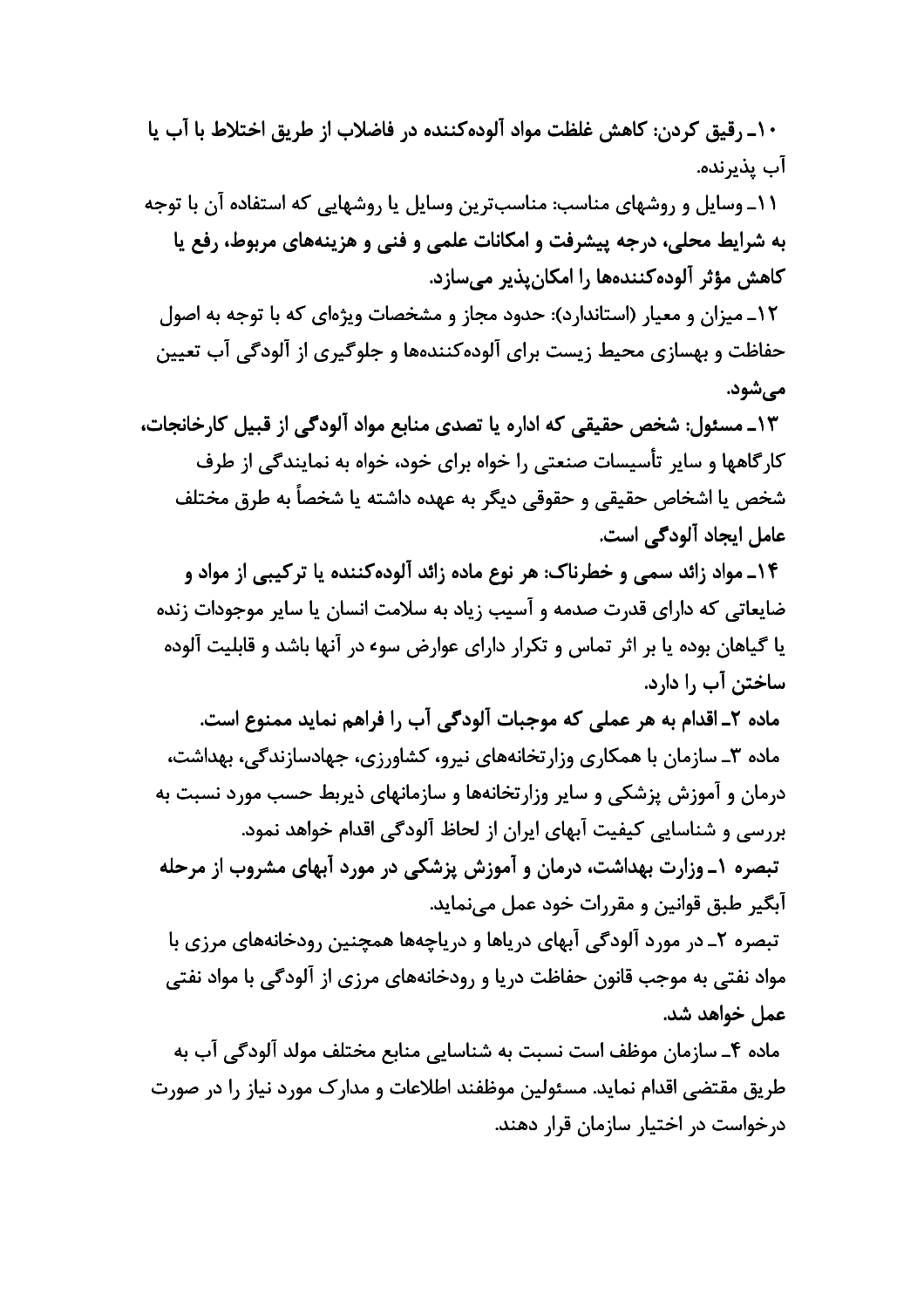تبصره ۱ـ وزار تخانههای کشور، بهداشت، درمان و آموزش پزشکی، کشاورزی، نیرو، صنایع، معادن و فلزات و جهادسازندگی و حسب مورد سایر مؤسسات ذیربط همکاری لازم را با سازمان در اجرای مفاد این ماده معمول خواهند داشت. تبصره ٢ـ اطلاعات و مداركي كه جنبه محرمانه دارد و توسط مسؤلين در اختيار سازمان گذارده می شود محرمانه تلقی شده و جز در موارد قانونی مورد استفاده قرار نخواهد گرفت.

ماده ۵ـ استانداردهای مربوط به آلودگی آب با ذکر روشهای سنجش و سایر مقررات مربوط توسط سازمان و با همکاری وزارتخانهها و مؤسسات مذکور در ماده (۳) این آییننامه تهیه و به مورد اجراء گذارده میشود.

تبصره\_ در مورد مقررات مربوط به تخليه هر نوع فاضلاب به شبكه عمومى فاضلاب شهر و جمعآوری، نگهداری و حمل و دفع مواد زائد جامد کمیسیون دائمی متشکل از نمایندگان تامالاختیار وزارتخانههای نیرو، بهداشت، درمان و آموزش پزشکی، کشور، صنایع، معادن و فلزات و سازمان حفاظت محیطزیست و سایر سازمانهای مسوول آب و فاضلاب شهری در وزارت کشور تشکیل و تصمیمات اتخاذ شده به مرحله اجراء گذارده خواهد شد.

ماده ۶ـ طبقهبندي كلي آبهاي پذيرنده اعم از سطحي و زيرزميني و درياچهها و آبهاي ساحلي با توجه به قدرت جذب و تصفيه طبيعي آلودهكنندهها بر حسب اولويتها و به تدریج توسط سازمان با همکاری وزارتخانهها و مؤسسات مذکور در ماده (۳) این آيين;نامه تعيين و اعلام خواهد شد.

ماده ۷ـ سازمان موظف است طبق برنامه پیشبینی شده از فاضلاب و مواد زائد جامد منابع آلوده کننده نمونهبرداری و نوع و میزان آلودگی هر یک از این منابع را مشخص نماید. در صورتی که شدت آلودگی هر یک از منابع آلودهکننده بیش از استانداردهای موضوع ماده (۵) این آپیننامه باشد سازمان مراتب ۱٫ کتباً به مسوول مربوط اخطار خواهد نمود که در رفع آلودگی اقدام نماید. در این اخطاریه نوع آلودگی و میزان آن و همچنین مهلت رفع آلودگی که متناسب با امکانات تعیین می گردد صریحاً قید خواهد شد.

تبصرهـ در مورد شهر کها و مجتمعهای صنعتی که دارای سیستم فاضلاب عمومی هستند از فاضلاب عمومی شهرکها و مجتمعهای صنعتی و غیرصنعتی نمونهبرداری شده و اقدامات لازم برای رفع آلودگی با مسئولیت شرکت و مجتمع به عمل خواهد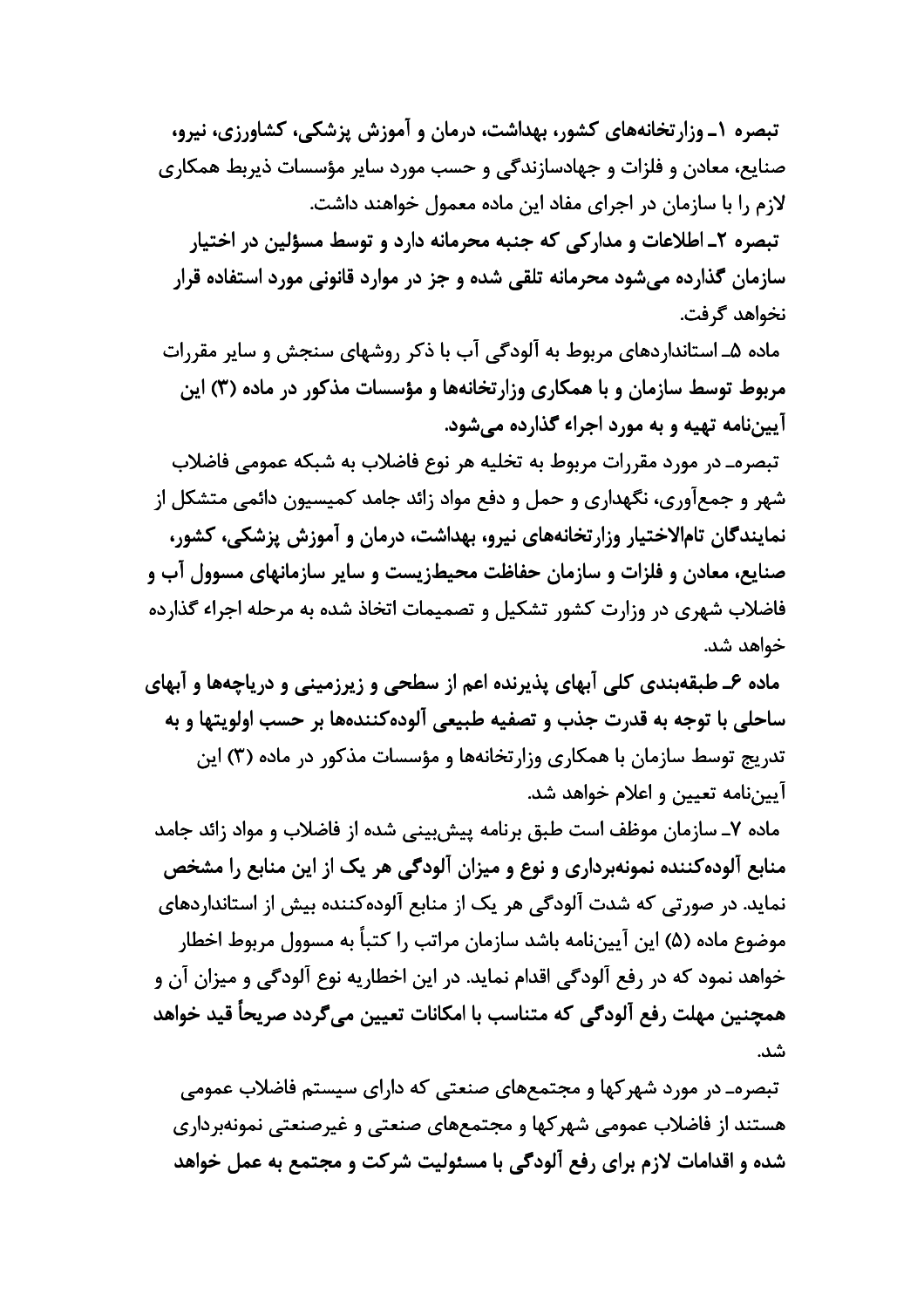آمد. در مواردی که واحدهای مستقر در این شهر کها و مجتمعها فاضلاب صنعتی حاوی مواد مسموم فلزات سنگین داشته باشند و از طریق سیستم فاضلاب عمومی قابل كنترل نباشد بنا به تشخيص سازمان حفاظت محيطزيست واحد مزبور موظف به ايجاد تصفيه خواهد بود.

ماده ٨ـ مسئولين مكلفند ظرف مهلت مذكور در اخطاريه نسبت به رفع آلودگي در حد استاندارد اقدام کنند در غیر این صورت براساس ماده (۱۱) قانون حفاظت و بهسازی محیطزیست از فعالیت یا بهرهبرداری منبع مربوط تا رفع آلودگی جلوگیری خواهد شد. ماده ۹ـ در صورتي كه مسوول منبع آلودهكننده با دلايل و مدارك قابل قبول سازمان اثبات نماید که ظرف مهلت مقرر در اخطاریه رفع آلودگی عملی نمیباشد سازمان می تواند مهلت اضافی مناسب برای این گونه منابع قائل شود مشروط بر اینکه ادامه فعالیت این منابع خطرات جدی برای سلامت انسان و سایر موجودات زنده در بر نداشته ىاشد.

ماده ۱۰ـ سازمان در اجرای وظایف قانونی خود مجاز است هر یک از منابع آلودهکننده را توسط مأمورین خود مورد بازرسی قرار دهد، در صورتی کهبازرسی هر یک از منابع به موجب قوانین دیگر مستلزم کسب اجازه از دادستان باشد نسبت به اخذ نمایندگی دادستان اقدام خواهد شد.

تبصرهـ مسئولين مكلفند در اجراي مفاد اين آييننامه همكاري لازم را با مأمورين سازمان به عمل آورند.

ماده ۱۱ـ وزار تخانههای صنایع، کشور، کشاورزی و جهادسازندگی هنگام صدور مجوز احداث و توسعه واحدها و مجتمعهای صنعتی۔ معدنی۔ کشاورزی۔ دامداری۔ مرغداری و کشتار گاه یا سایر مراجع صدور مجوز واحدها و مجتمعهای فوق الذکر موظفند استانداردها و مقررات لازم الرعايه موضوع ماده (۵) اين آييننامه را به متقاضيان ابلاغ نمایند.

صدور پروانه بهروبرداری از واحدهای مذکور موکول به رعایت استانداردها و مقررات فوق|لذكر است.

ماده ۱۲ـ مراجع مربوط، رونوشت پروانه تأسیس و بهرهبرداری صادر شده برای واحدهای مذکور در ماده (۱۱) را به سازمان ارسال خواهند داشت. ماده ۱۳ـ وزارتخانههای مسکن و شهرسازی، کشور و شهرداریها و سازمانها و واحدهای تابع آنها حسب مورد هنگام تهیه طرحهای جامع و هادی شهرها، شهرکها و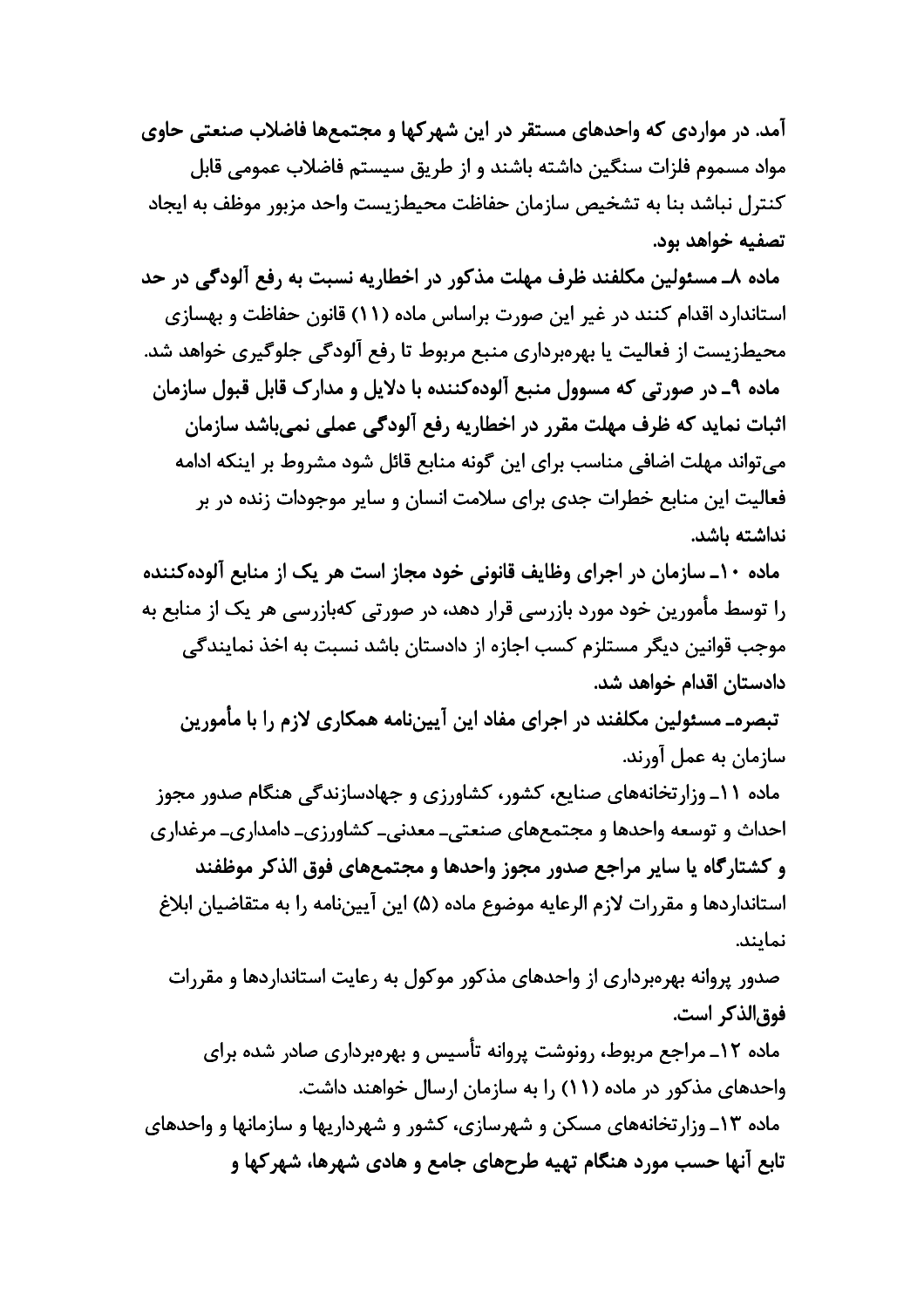مجتمعهای مسکونی و بهداشتی و شهرداریها موقع صدور پروانه در شهرها، استانداردها و مقررات موضوع ماده (۵) این آییننامه را باید به اطلاع طراحان و مجریان مربوط بر سانند.

ماده ۱۴ـ تخلیه و پخش فاضلاب یا هر نوع ماده آلودهکننده از منابع متفرقه به آبهای يذيرنده به ميزان بيش از حد استاندارد ممنوع است. انواع و طبقهبندي منابع آلوده کننده و متفرقه توسط سازمان و با همکاری وزارتخانهها و مؤسسات ذیربط تعیین خواهد شد.

ماده ۱۵ـ در مواردی که سازمان بنابر دلایل کافی تشخیص دهد کاهش یا از بین بردن آلودگی ناشی از منابعآلوده کننده موجود از طریق دیگر بجز انتقال آنها به نقاط مناسب امکانپذیر نمیباشد، طرحی در این مورد با همکاری وزارتخانههای کشاورزی، جهادسازندگی، صنایع، مسکن و شهرسازی، نیرو و کار و اموراجتماعی تهیه و پس از تصویب هیأت وزیران به مورد اجراء خواهد گذاشت.

ماده ۱۶ـ سازمان مجاز است در مواقعی که ضرورت ایجاب نماید استفاده از وسایل و روشهای مناسب را برای منابع متفرقه برقرار نماید.

ماده ۱۷ـ رقیق کردن در مرحله تخلیه به عنوان تصفیه ممنوع است مگر در موارد خاصی که به تشخیص سازمان خطرات آلودگی محیطزیست را در بر نداشته باشد. ماده ۱۸ـ مسئولین مکلفند تدابیری اتخاذ نمایند تا در مواقع اضطراری که تصفیه فاضلابها به هر علتي متوقف مي شود از تخليه مستقيم فاضلاب به آبهاي پذيرنده خودداری نمایند.

ماده ۱۹ـ در مواردی که به استناد ماده (۱۱) قانون حفاظت و بهسازی محیطزیست و تبصره آن دستور ممانعت از کار و فعالیت کارخانه یا کارگاهی صادر میشود، مراتب به دادستان حوزہ قضایے مربوط برای صدور دستورهای لازم اعلام مے شود. ماده ۲۰ـ سازمان به منظور پیشگیری از آلودگی آب و تشویق کلیه مسئولین منابع آلوده کننده به رفع آلودگی و ایجاد انگیزه برای یافتن وسایل و روشهای مناسب و تحقیق در این زمینه تدابیر لازم را اتخاذ و به مورد اجراء خواهند گذاشت. ماده ٢١ـ تشريفات ابلاغ اخطاريه توسط سازمان به مسئولين منابع آلوده كننده تابع قانون آپین دادرسے مدنی مے،باشد.